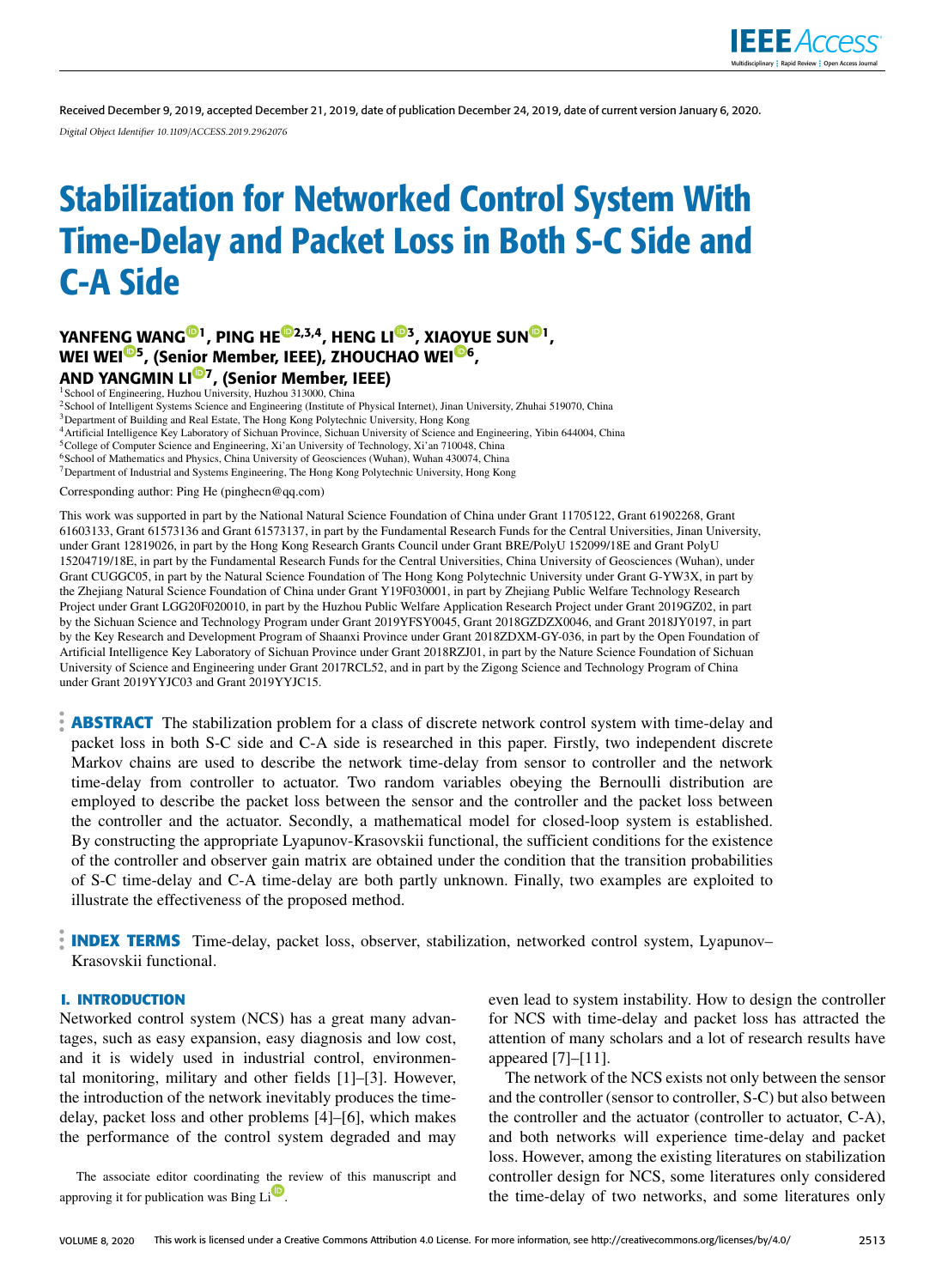considered the packet loss of two networks, and some literatures only consider the time-delay and packet loss of S-C side or C-A side. The existing literatures on controller design for NCS can be divided into the following three types:

The first type of literatures only considered time-delay. The S-C time-delay was described by a finite-state discrete Markov chain, and the closed-loop NCS was modelled as a Markov jump linear system [12]. Two independent discrete Markov chains were employed to describe the S-C timedelay  $\sigma_k$  and C-A time-delay  $\phi_k$  respectively, and the mathematical model of the closed-loop system was established by the method of state augmentation. The necessary and sufficient conditions for the stochastic stability of the closedloop system were obtained, and the solution method of the state feedback controller was proposed [13]. Considering S-C time-delay  $\sigma_k$  and C-A time-delay  $\phi_k$ , the  $\mathcal{H}_2/\mathcal{H}_{\infty}$  control problem for a class of discrete-time NCS was investigated. Two independent Markov chains were exploited to model the time-delay in S-C side and C-A side. The resulting closed-loop system was a jump linear time-delay induced by two Markov chains. Sufficient conditions for existence of  $\mathcal{H}_2/\mathcal{H}_{\infty}$  controller were established based on the free weight matrix method [14]. The robust  $\mathcal{H}_{\infty}$  fault detection problem was investigated for the discrete NCS with time-delay on condition that the transition probabilities of time-delay were partly unknown. The closed-loop NCS was molded as a control system which contained two Markov chains, and the relationship between transition probabilities and the minimum  $\mathcal{H}_{\infty}$  attenuation level was also obtained [15].

The second type of literatures only considered packet loss. Considering the S-C packet loss and C-A packet loss, the observer-based stabilization controller design problem was researched for a class of nonlinear NCS. The S-C packet loss and C-A packet loss were described by two random variables obeying the Bernoulli distribution. The controller that made the closed-loop system stochastically mean square stable and meet certain  $\mathcal{H}_{\infty}$  performance was designed [16]. For a class of nonlinear NCS with S-C packet loss and C-A packet loss, the  $\mathcal{H}_{\infty}$  controller was designed as an observerbased dynamic, such that the closed-loop system was exponentially mean square stable and the effect of the disturbance input on the controlled output was less than a minimum level  $\gamma$  for all admissible uncertainties [17].

The third type of literatures only considered time-delay and packet loss in S-C side or time-delay and packet loss in C-A side. The dynamic output feedback controller was designed for nonlinear NCS with time-delay and packet loss in S-C side. The time-delay and packet loss were modeled as two independent random variables. An observer-based dynamic output feedback controller was designed based upon the Lyapunov theory.The quantitative relationship between the packet loss rate and nonlinear level was derived by solving a set of linear matrix inequalities (LMIs) [18]. For the NCS with time-delay and packet loss, the sufficient conditions for the existence of the fault detection filter which made the

closed-loop system stable and achieve given  $\mathcal{H}_{\infty}$  attenuation performance were established. Although the time-delay in S-C side and C-A side were considered, but the packet loss in C-A side was ignored [19].

Due to the limitation of environmental or economic conditions, it is usually difficult to measure the entire states of the controlled plant, which makes state feedback difficult to achieve. Hence, the state observer needs to be designed, and the state of the controlled plant can be reconstructed through the observer to achieve the required feedback. Therefore, it is of great practical significance to research the observer-based stabilization for NCS [20].

In summary, the current research on the controller design of NCS is not sufficient. To the best of our knowledge, for NCS with time-delay and packet loss in both S-C side and C-A side, the stabilization problem under the condition that the transition probabilities of S-C time-delay and C-A time-delay are both partly unknown has not been researched, which motivates our investigation. Compared to the previous relevant literatures, the main contribution of this paper is that a mathematical model of NCS with time-delay and packet loss in both S-C side and C-A side has been proposed. By constructing proper Lyapunov-Krasovskii functional, and separating unknown probabilities from the known ones, the proposed controller design method is applicable not only to the case that the transition probabilities of the time-delay are partially unknown, but also to the case where the transition probabilities of the time-delay are known, which is less conservative than the existing literatures.

The rest of this paper is organized as follows. The mathematical model of NCS with time-delay and packet loss in both S-C side and C-A side is obtained in Section [II.](#page-1-0) The main results are provided in Section [III.](#page-2-0) Section [IV](#page-7-0) presents a simulation example, and the conclusions are given in Section [V.](#page-8-0)

*Notations:* Throughout the paper, Pr{·} means mathematical probability, *E*{·} stands for mathematical expectation and Var{·} denotes variance. The superscript "*T*" and "-1" stands for the transpose and inverse of a matrix, respectively.  $Diag\{\cdots\}$  stands for a block-diagonal matrix. The symbol "\*" denotes the symmetric part in a symmetric matrix.  $P > 0$ denotes a positive definite matrix.

#### <span id="page-1-0"></span>**II. PROBLEM FORMULATION AND PRELIMINARIES**

The structure of the NCS considered in this paper is shown in Figure [1,](#page-2-1) where the switch closure indicates that the packet transmission is successful, and the switch open indicates that a packet loss has occurred.  $\sigma_k$  and  $\phi_k$  denotes the time-delay in S-C side and C-A side and takes value from  $\Omega = \{0, \dots, \sigma_M\}$  and  $\Xi = \{0, \dots, \phi_M\}$ , respectively. The transition probability matrix of  $\sigma_k$  and  $\phi_k$  is  $\Pi = [\mu_{ab}]$ ,  $\Theta = [\nu_{mn}]$ , respectively, where  $\mu_{ab}$  and  $\nu_{mn}$  is defined as  $\mu_{ab} = \Pr{\mu_{k+1} = b | \mu_k = a}, \ \nu_{mn} = \Pr{\nu_{k+1} = n | \nu_k = m},$ respectively, where  $\mu_{ab} \geq 0$ ,  $\nu_{mn} \geq 0$ ,  $\sum_{n=1}^{\infty}$  $\sum_{b=0}^{n} \mu_{ab} = 1,$ 

$$
\sum_{n=0}^{\phi_M} v_{mn} = 1.
$$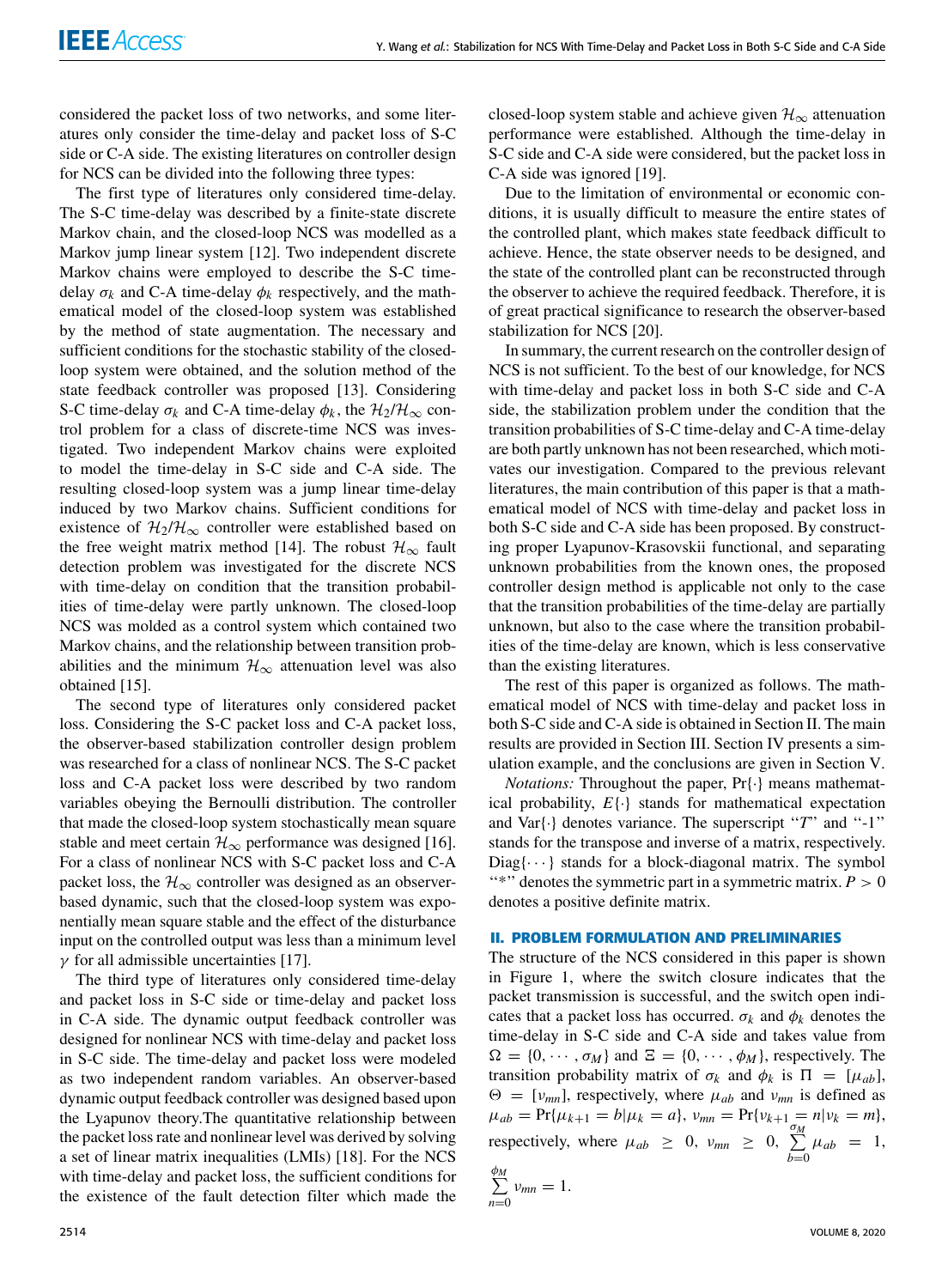

**FIGURE 1.** Structure of NCS with time-delay and packet loss.

It is usually difficult to obtain the all transition probabilities of the time-delay, so it is assumed that there are some unknown elements in the transition probability matrix of the time-delay. For notational clarity,  $\forall b \in \Omega$ , let  $\Omega = \Omega_k^a + \Omega_{uk}^a$ with  $\Omega_k^a = \{b : \mu_{ab} \text{ is known}\}, \Omega_{uk}^a = \{b : \mu_{ab} \text{ is unknown}\}.$ If  $\Omega_k^a$  is not an empty set, it is further described as  $\Omega_k^a = \{ \Omega_{k_1^a}, \ \Omega_{k_2^a}, \ \cdots, \Omega_{k_p^a} \}$ , where  $\Phi_{k_p^a}$  represents the *p*th known element in the  $a$ th row of matrix  $\Pi$  with the index  $\Phi_{k_p^a}$ .  $\Omega_{uk}^a$  can be described as  $\Omega_{uk}^a = {\Omega_{\bar{k}_1^a}, \Omega_{\bar{k}_2^a}, \cdots, \Omega_{\bar{k}_{\sigma_{M-p}}^a}}$ , where  $\Phi_{\bar{k}^a_{\sigma_M - p}}$  represents the  $(\sigma_M - p)$ th unknown element in the *a*th row of matrix  $\Pi$  with the index  $\Phi_{\bar{k}^a_{\sigma M} - \bar{p}}$ .

Similarly,  $\forall n \in \mathbb{E}$ , let  $\mathbb{E} = \mathbb{E}_k^m + \mathbb{E}_{uk}^m$  with  $\mathbb{E}_k^m =$  ${n : v_{mn}$  is known},  $\Xi_{uk}^{m} = {n : v_{mn}$  is unknown}. If  $\Xi_k^m$  is not an empty set, it is further described as  $\Xi_k^m = {\{\Xi_{k_1^m}, \ \Xi_{k_2^m}, \ \cdots, \Xi_{k_q^m}\}}$ , where  $\Xi_{k_q^m}$  represents the *q*th known element in the *m*th row of matrix  $\Theta$  with the index  $\Xi_{k_q^m}$ .  $\Xi_{uR}^m$  can be described as  $\Xi_{uR}^m = {\Xi_{\bar{k}_1^m}, \Xi_{\bar{k}_2^m}, \cdots, \Xi_{\bar{k}_{\phi_{M-q}}^m},$ where  $\Xi_{\bar{k}^m_{\phi_M-q}}$  represents the  $(\phi_M-q)$ th unknown element in the *m*th row of matrix  $\Theta$  with the index  $\Xi_{\bar{k}^m_{\phi_{M-1}}}$ .

The random variable  $\alpha_k$ ,  $\beta_k$  which obeys Bernoulli distribution is used to describe the packet loss in S-C side and C-A side, respectively. When the random variable takes the value of 1, it indicates that the data packet was successfully transmitted. Otherwise, it indicates that the data packet transmission failed. Random variables  $\alpha_k$ ,  $\beta_k$  satisfy the following characteristics:

$$
Pr{\alpha_k = 1} = E{\alpha_k} \triangleq \bar{\alpha},
$$
  
\n
$$
Pr{\alpha_k = 0} = 1 - \bar{\alpha},
$$
  
\n
$$
Var{\alpha_k} = E{\alpha_k - \bar{\alpha}}^2 = (1 - \bar{\alpha})\bar{\alpha} \triangleq \alpha_1^2,
$$
  
\n
$$
Pr{\beta_k = 1} = E{\beta_k} \triangleq \bar{\beta},
$$
  
\n
$$
Pr{\beta_k = 0} = 1 - \bar{\beta},
$$
  
\n
$$
Var{\beta_k} = E{\beta_k - \bar{\beta}}^2 = (1 - \bar{\beta})\bar{\beta} \triangleq \beta_1^2.
$$

The discrete NCS equation considered in this paper are as follows:

<span id="page-2-2"></span>
$$
\begin{cases} x_{k+1} = Ax_k + Bu_k \\ y_k = Cx_k \end{cases} \tag{1}
$$

where  $x_k$  is the system state vector,  $u_k$  is the control input vector,  $y_k$  is the system measurement output vector,  $A$ ,  $B$ ,  $C$  are known real constant matrices with appropriate dimensions.

VOLUME 8, 2020 2515

The state equation of the observer is as follows:

$$
\begin{cases} \hat{x}_{k+1} = A\hat{x}_k + B\bar{u}_k + L(\bar{y}_k - \alpha_k \hat{y}_{k-\sigma_k}) \\ \hat{y}_k = C\hat{x}_k \end{cases}
$$
 (2)

where  $\hat{x}_k$  is the state vector of the observer,  $\hat{y}_k$  is the out vector of the observer, *L* is the gain matrix to be determined,  $\bar{y}_k$  is the system output received by the observer and  $\bar{u}_k$  is the control input of the observer which expressed as

<span id="page-2-5"></span>
$$
\bar{u}_k = K\hat{x}_k \tag{3}
$$

<span id="page-2-1"></span>Considering the time-delay and packet loss, the system output  $\bar{y}_k$  received by the observer and the control input  $u_k$  received by the actuator can be expressed as:

$$
\bar{y}_k = \alpha_k y_{k - \sigma_k} \tag{4}
$$

$$
u_k = \beta_k \bar{u}_{k - \phi_k} \tag{5}
$$

Define the following state estimation error and augmentation vector:

<span id="page-2-3"></span>
$$
e_k = x_k - \hat{x}_k \tag{6}
$$

$$
\zeta_k = \begin{bmatrix} x_k^T & e_k^T \end{bmatrix}^T \tag{7}
$$

The state equation of the closed-loop system can be obtained from [\(1\)](#page-2-2)-[\(7\)](#page-2-3):

<span id="page-2-4"></span>
$$
\zeta_{k+1} = (\bar{A} + \bar{B}KE_1)\zeta_k + \alpha_k E_2 L \bar{C} \zeta_{k-\sigma_k} + \beta_k \tilde{B} KE_1 \zeta_{k-\phi_k}
$$
 (8)

where  $\bar{A} = \begin{bmatrix} A & 0 \\ 0 & A \end{bmatrix}$ 0 *A*  $\left[\begin{array}{c} \bar{B} \end{array}\right] = \left[\begin{array}{c} 0 \end{array}\right]$ −*B*  $\begin{bmatrix} \tilde{B} \end{bmatrix}$ ,  $\tilde{B} = \begin{bmatrix} B \\ B \end{bmatrix}$ *B*  $\vec{C} = [0 - C],$  $E_1 = [E - E], E_2 = [0,$ *E* ].

In order to deal with the stochastic parameter in closedloop system (8), it is necessary to introduce the following definition.

<span id="page-2-7"></span>*Definition 1 [13]:* For any initial system state  $\zeta_0$  and initial time-delay mode  $\sigma_0 \in \Omega$ ,  $\phi_0 \in \Xi$ , if there exists a positive definite matrix *W* , such that

$$
E\left\{\sum_{k=0}^{\infty} \|\zeta_k\|^2 |\zeta_0, \sigma_0, \phi_0\right\} < \zeta_0^T W \zeta_0 \tag{9}
$$

the closed-loop system [\(8\)](#page-2-4) is said to be stochastically stable.

*Remark 1*: Because of the existence of the time-delay and the packet loss in C-A side, the control input of the observer  $\bar{u}_k$  in [\(3\)](#page-2-5) is different from the control input of the controlled system  $u_k$  in [\(1\)](#page-2-2), which brings difficulties in the controller design.

# <span id="page-2-0"></span>**III. MAIN RESULTS**

In this section, the main resuls of this paper are presented. To proceed, the following lemma is needed.

*Lemma 1 [21]:* For any positive definite matrix *H* and two scalar  $\theta$ ,  $\theta_0$  satisfying  $\theta \ge \theta_0 \ge 1$ , the following formula always holds:

<span id="page-2-6"></span>
$$
\sum_{\rho=\theta_0}^{\theta} \nu_{\rho}^T H \sum_{\rho=\theta_0}^{\theta} \nu_{\rho} \le (\theta - \theta_0 + 1) \sum_{\rho=\theta_0}^{\theta} \nu_{\rho}^T H \nu_{\rho} \qquad (10)
$$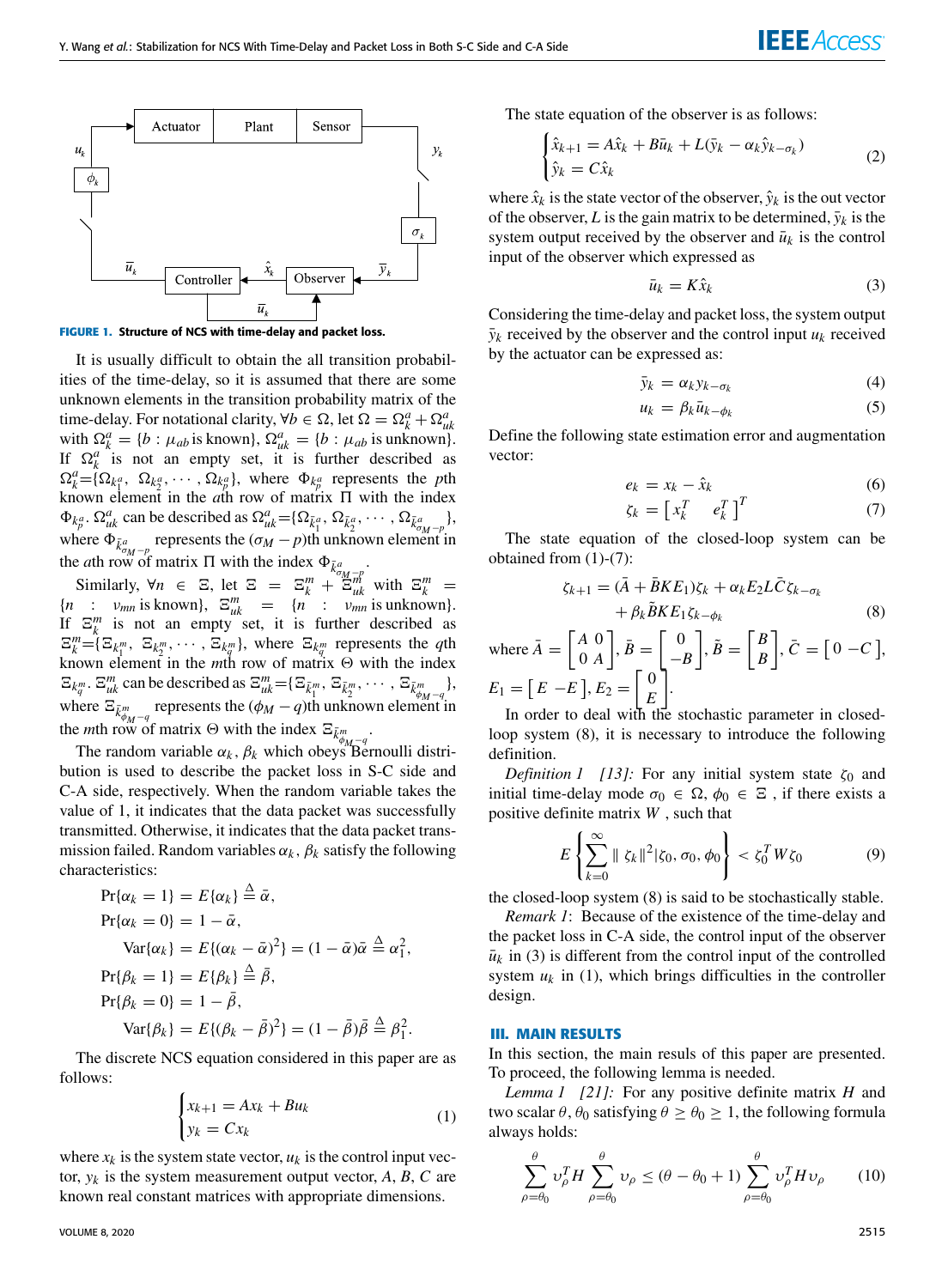The following theorem presents a sufficient condition on the stochastic stability of the system [\(8\)](#page-2-4).

*Theorem 1:* Under the proposed control law [\(3\)](#page-2-5), the resulting system [\(8\)](#page-2-4) is stochastically stable if for given scalars  $0 \leq \bar{\alpha} \leq 1, 0 \leq \bar{\beta} \leq 1$ , there exist matrices *K*, *L* and positive definite matrices  $S_{am} > 0$ ,  $S_{bn} > 0$ ,  $P_1 > 0$ ,  $P_2 > 0$ ,  $P_3 > 0$ ,  $P_4 > 0$ ,  $Y_1 > 0$ ,  $Y_2 > 0$  such that the following matrix inequality:

<span id="page-3-2"></span>
$$
\Upsilon \stackrel{\triangle}{=} \begin{bmatrix} \Upsilon_{11} & * & * & * & * & * \\ \Upsilon_{21} & \Upsilon_{22} & * & * & * & * \\ \Upsilon_{31} & \Upsilon_{32} & \Upsilon_{33} & * & * & * \\ 0 & Y_1 & 0 & -P_1 - Y_1 & * \\ 0 & 0 & Y_2 & 0 & -P_2 - Y_2 \end{bmatrix} < 0
$$
\n(11)

where

$$
\begin{split}\n\Upsilon_{11} &= (\bar{A} + \bar{B}KE_1)^T \bar{S}_{bn}(\bar{A} + \bar{B}KE_1) \\
&+ \sigma_M^2 (\bar{A} + \bar{B}KE_1 - E)^T Y_1(\bar{A} + \bar{B}KE_1 - E) \\
&+ \phi_M^2 (\bar{A} + \bar{B}KE_1 - E)^T Y_2(\bar{A} + \bar{B}KE_1 - E) \\
&+ P_1 + P_2 + (\sigma_M + 1)P_3 + (\phi_M + 1)P_4 \\
&- Y_1 - Y_2 - S_{am}, \\
\Upsilon_{21} &= (\bar{\alpha}E_2 L \bar{C})^T \bar{S}_{bn}(\bar{A} + \bar{B}KE_1) \\
&+ \sigma_M^2 (\bar{\alpha}E_2 L \bar{C})^T Y_1(\bar{A} + \bar{B}KE_1 - E) \\
&+ \phi_M^2 (\bar{\alpha}E_2 L \bar{C})^T Y_2(\bar{A} + \bar{B}KE_1 - E) + Y_1, \\
\Upsilon_{22} &= (\bar{\alpha}^2 + \alpha_1^2)(E_2 L \bar{C})^T \bar{S}_{bn} E_2 L \bar{C} \\
&+ \sigma_M^2 (\bar{\alpha}^2 + \alpha_1^2)(E_2 L \bar{C})^T Y_1 E_2 L \bar{C} \\
&+ \phi_M^2 (\bar{\alpha}^2 + \alpha_1^2)(E_2 L \bar{C})^T Y_2 E_2 L \bar{C} - P_3 - 2Y_1, \\
\Upsilon_{31} &= (\bar{\beta} \bar{B}KE_1)^T \bar{S}_{bn}(\bar{A} + \bar{B}KE_1) \\
&+ \sigma_M^2 (\bar{\beta} BKE_1)^T Y_1(\bar{A} + \bar{B}KE_1 - E) \\
&+ \phi_M^2 (\bar{\beta} BKE_1)^T Y_1(\bar{\alpha}E_2 L \bar{C}) \\
&+ \sigma_M^2 (\bar{\beta} BKE_1)^T Y_1(\bar{\alpha}E_2 L \bar{C}) \\
&+ \sigma_M^2 (\bar{\beta} BKE_1)^T Y_2(\bar{\alpha}E_2 L \bar{C}), \\
\Upsilon_{33} &= (\bar{\beta}^2 + \beta_1^2)(\bar{B}KE_1)^T \bar{S}_{bn} \bar{B}KE_1 \\
&+ \sigma_M
$$

holds for all  $a, b \in \Omega$ ,  $m, n \in \Xi$ .

*Proof:* Let  $\xi_k = \zeta_{k+1} - \zeta_k$ , and construct the following Lyapnov-Krasovskii functional:

$$
V_k = \sum_{l=1}^4 V_l(\zeta_k, \sigma_k, \phi_k) \stackrel{\Delta}{=} \zeta_k^T \Gamma_{\sigma_k \phi_k} \zeta_k, \tag{12}
$$

where

<span id="page-3-0"></span>
$$
V_1(\zeta_k, \sigma_k, \phi_k) = \zeta_k^T S_{\sigma_k \phi_k} \zeta_k,
$$
  
\n
$$
V_2(\zeta_k, \sigma_k, \phi_k) = \sum_{\rho = k - \sigma_M}^{k-1} \zeta_{\rho}^T P_1 \zeta_{\rho} + \sum_{\rho = k - \phi_M}^{k-1} \zeta_{\rho}^T P_2 \zeta_{\rho},
$$

<span id="page-3-1"></span>
$$
V_{3}(\zeta_{k}, \sigma_{k}, \phi_{k}) = \sum_{j=-\sigma_{M}+1}^{0} \sum_{i=k+j}^{k-1} \zeta_{i}^{T} P_{3} \zeta_{i} + \sum_{\rho=k-\sigma_{k}}^{k-1} \zeta_{\rho}^{T} P_{3} \zeta_{\rho} + \sum_{j=-\phi_{M}+1}^{0} \sum_{i=k+j}^{k-1} \zeta_{i}^{T} P_{4} \zeta_{i} + \sum_{\rho=k-\phi_{k}}^{k-1} \zeta_{\rho}^{T} P_{4} \zeta_{\rho}, V_{4}(\zeta_{k}, \sigma_{k}, \phi_{k}) = \sum_{j=-\sigma_{M}+1}^{0} \sum_{i=k+j}^{k-1} \sigma_{M} \xi_{i}^{T} Y_{1} \xi_{i} + \sum_{j=-\phi_{M}+1}^{0} \sum_{i=k+j}^{k-1} \phi_{M} \xi_{i}^{T} Y_{2} \xi_{i}.
$$

Obviously, one has  $\Gamma_{\sigma_k \phi_k} > 0$ .

$$
E{\Delta V_1(\zeta_k, \sigma_k, \phi_k)}
$$
\n
$$
= E{\zeta_k^T \cdot S_{\sigma_k \phi_k} S_k}
$$
\n
$$
= E{\{(\bar{A} + \bar{B}KE_1) \zeta_k + \bar{\alpha} E_2 L \bar{C} \zeta_{k-\sigma_k}\}\}
$$
\n
$$
= E{\{(\bar{A} + \bar{B}KE_1) \zeta_k + \bar{\alpha} E_2 L \bar{C} \zeta_{k-\sigma_k}\}\}
$$
\n
$$
+ (\alpha_k - \bar{\alpha}) E_2 L \bar{C} \zeta_{k-\sigma_k} + \bar{\beta} \bar{B} KE_1 \zeta_{k-\phi_k}
$$
\n
$$
+ (\beta_k - \bar{\beta}) \bar{B} KE_1 \zeta_{k-\phi_k} \right)^T \sum_{b=0}^{m} \sum_{n=0}^{m} \mu_{ab} \nu_{mn} S_{bn}
$$
\n
$$
= (\bar{A} + \bar{B}KE_1) \zeta_k + \bar{\alpha} E_2 L \bar{C} \zeta_{k-\sigma_k}
$$
\n
$$
+ (\alpha_k - \bar{\alpha}) E_2 L \bar{C} \zeta_{k-\sigma_k} + \bar{\beta} \bar{B} KE_1 \zeta_{k-\phi_k}
$$
\n
$$
+ (\beta_k - \bar{\beta}) \bar{B} KE_1 \zeta_{k-\phi_k} \right) - \zeta_k^T S_{am} \zeta_k
$$
\n
$$
= \zeta_k^T (\bar{A} + \bar{B}KE_1)^T \bar{P}_{bn} (\bar{A} + \bar{B}KE_1) \zeta_k
$$
\n
$$
+ \zeta_k^T (\bar{A} + \bar{B}KE_1)^T \bar{P}_{bn} (\bar{\alpha} E_2 L \bar{C}) \zeta_{k-\sigma_k}
$$
\n
$$
+ \zeta_k^T (\bar{A} + \bar{B}KE_1)^T \bar{P}_{bn} (\bar{\alpha} E_2 L \bar{C}) \zeta_{k-\sigma_k}
$$
\n
$$
+ \zeta_k^T (\bar{\alpha} E_2 L \bar{C})^T \bar{P}_{bn} (\bar{\alpha} E_2 L \bar{C}) \zeta_{k-\sigma_k}
$$
\n
$$
+ \zeta_k^T_{-\sigma_k} (\bar{\alpha} E_2 L \bar{C})^T \bar{P}_{bn} (\bar
$$

$$
E{\Delta V_2(\zeta_k, \sigma_k, \phi_k)}
$$
  
=  $\zeta_k^T P_1 \zeta_k - \zeta_{k-\sigma_M}^T P_1 \zeta_{k-\sigma_M} + \zeta_k^T P_2 \zeta_k$   

$$
- \zeta_{k-\phi_M}^T P_2 \zeta_{k-\phi_M}.
$$
  

$$
E{\Delta V_3(\zeta_k, \sigma_k, \phi_k)}
$$
 (14)

$$
= \sigma_M \zeta_k^T P_3 \zeta_k - \sum_{\rho=k+1-\sigma_M}^k \zeta_{\rho}^T P_3 \zeta_{\rho} + \zeta_k^T P_3 \zeta_k - \zeta_{k-\sigma_k}^T P_3 \zeta_{k-\sigma_k} + \sum_{\rho=k+1-\sigma_{k+1}}^{k-1} \zeta_{\rho}^T P_3 \zeta_{\rho}
$$

2516 VOLUME 8, 2020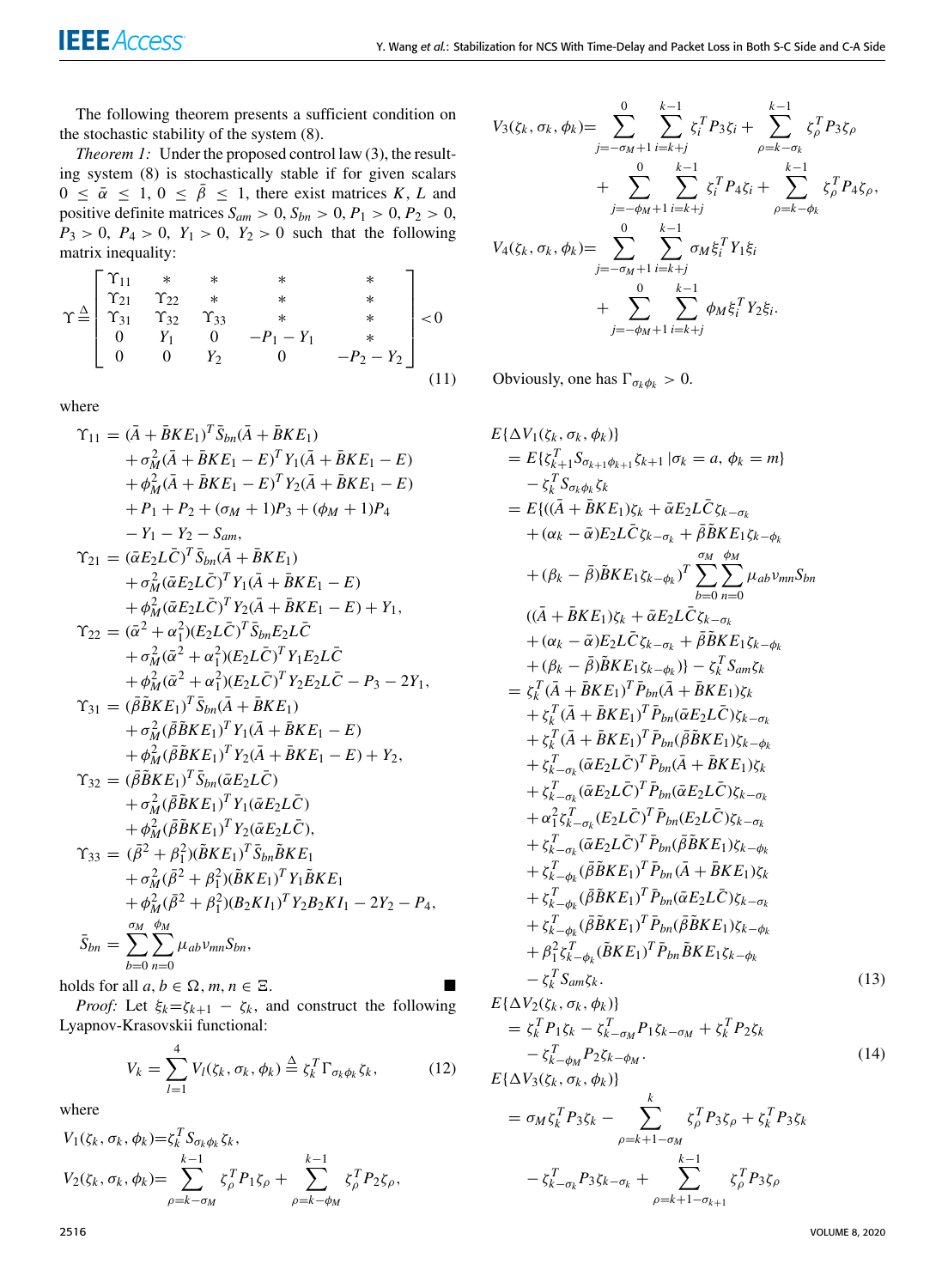$$
-\sum_{\rho=k+1-\sigma_{k}}^{k-1} \zeta_{\rho}^{T} P_{3}\zeta_{\rho} + \phi_{M}\zeta_{k}^{T} P_{4}\zeta_{k}
$$
\n
$$
-\sum_{\rho=k+1-\sigma_{k}}^{k} \zeta_{k}^{T} P_{4}\zeta_{k} + \zeta_{k}^{T} P_{4}\zeta_{k} - \zeta_{k}^{T} P_{4}\zeta_{k} - \zeta_{k}^{T} P_{4}\zeta_{k} - \phi_{k}
$$
\n
$$
+\sum_{\rho=k+1-\sigma_{k+1}}^{k-1} \zeta_{\rho}^{T} P_{4}\zeta_{\rho} - \sum_{\rho=k+1-\sigma_{k}}^{k-1} \zeta_{\rho}^{T} P_{3}\zeta_{\rho}
$$
\n
$$
=\sigma_{M}\zeta_{k}^{T} P_{3}\zeta_{k} - \sum_{\rho=k+1-\sigma_{M}}^{k} \zeta_{\rho}^{T} P_{3}\zeta_{\rho} + \zeta_{k}^{T} P_{3}\zeta_{k}
$$
\n
$$
-\zeta_{k-\sigma_{k}}^{T} P_{3}\zeta_{k-\sigma_{k}} + \sum_{\rho=k+1-\sigma_{k}}^{k-1} \zeta_{\rho}^{T} P_{3}\zeta_{\rho}
$$
\n
$$
+\phi_{M}\zeta_{k}^{T} P_{4}\zeta_{k} - \sum_{\rho=k+1-\sigma_{k}}^{k} \zeta_{k}^{T} P_{4}\zeta_{k} + \zeta_{k}^{T} P_{4}\zeta_{k}
$$
\n
$$
-\zeta_{k-\sigma_{k}}^{T} P_{4}\zeta_{k} - \sum_{\rho=k+1-\sigma_{k}}^{k} \zeta_{\rho}^{T} P_{4}\zeta_{\rho} - \zeta_{k-1}^{T} P_{4}\zeta_{\rho}
$$
\n
$$
+\sum_{\rho=k+1-\sigma_{k+1}}^{k-1} \zeta_{\rho}^{T} P_{4}\zeta_{\rho} - \sum_{\rho=k+1-\sigma_{k}}^{k-1} \zeta_{\rho}^{T} P_{4}\zeta_{\rho}
$$
\n
$$
-\zeta_{k-\sigma_{k}}^{T} P_{3}\zeta_{k} - \sum_{\rho=k+1-\sigma_{k}}^{k} \zeta_{\rho}^{T} P_{3}\zeta_{\rho}
$$
\n
$$
-\zeta
$$

= 
$$
E{\{\sigma_M^2((\bar{A} + \bar{B}KE_1 - E)E_k + \bar{\alpha}E_2L\bar{C}\xi_{k-\sigma_k}\}\}\{(\bar{a} + \bar{B}KE_1\bar{C}E_k - \sigma_k + \bar{B}\bar{B}KE_1\bar{\xi}_{k-\sigma_k}\}\})
$$
  
\n+  $(\bar{B}_k - \bar{B})\bar{B}KE_1\bar{\xi}_{k-\sigma_k} + \bar{B}\bar{B}KE_1\bar{\xi}_{k-\sigma_k}$   
\n+  $(\bar{B}_k - \bar{B})\bar{B}KE_1\bar{\xi}_{k-\sigma_k} + (\alpha_k - \bar{\alpha})E_2L\bar{C}\xi_{k-\sigma_k}$   
\n+  $\bar{\alpha}E_2L\bar{C}\xi_{k-\sigma_k} + (\beta_k - \bar{B})\bar{B}KE_1\bar{\xi}_{k-\sigma_k}$ )}]  
\n-  $\sum_{\rho=k-\sigma_M} \sigma_M\xi_{\rho}^T Y_1\xi_{\rho} + E{\{\phi_M^2((\bar{A} + \bar{B}KE_1 - E)\xi_k\}\}\}\})$   
\n+  $\bar{\alpha}E_2L\bar{C}\xi_{k-\sigma_k} + (\alpha_k - \bar{\alpha})E_2L\bar{C}\xi_{k-\sigma_k}$   
\n+  $\bar{\beta}E_2K\bar{E}_1\bar{\xi}_{k-\sigma_k} + (\beta_k - \bar{B})\bar{B}KE_1\bar{\xi}_{k-\sigma_k}$ )  
\n+  $(\alpha_k - \bar{\alpha})E_2L\bar{C}\xi_{k-\sigma_k}$  +  $\bar{\beta}BE_1\bar{\xi}_{k-\sigma_k}$ )  
\n+  $(\alpha_k - \bar{\alpha})E_2L\bar{C}\xi_{k-\sigma_k}$  +  $\bar{\beta}BE_1\bar{\xi}_{k-\sigma_k}$ )  
\n+  $(\beta_k - \bar{B})\bar{B}KE_1\bar{\xi}_{k-\sigma_k}$ )  
\n+  $(\beta_k - \bar{B})\bar{B}KE_1\bar{\xi}_{k-\sigma_k}$ )  
\n+  $\langle \xi_k(\bar{A} + \bar{B}KE_1 - E)^T Y_1(\bar{A}EE_1 - E)\xi_k$   
\n+  $\xi_k(\bar{A} + \bar{B}KE_1 - E)^T Y_1(\bar{B}EK_1)\bar{\xi$ 

Si

$$
-\sum_{\rho=k-\sigma_M}^{k-1} \sigma_M \xi_\rho^T Y_1 \xi_\rho - \sum_{\rho=k-\phi_M}^{k-1} \phi_M \xi_\rho^T Y_2 \xi_\rho
$$

 $+ E\{\phi_M^2 \xi_k^T Y_2 \xi_k\} - \sum$ 

*k*−1

 $φ_M$ ξ $^T_\rho$ Υ2ξ<sub>ρ</sub>

ρ=*k*−φ*<sup>M</sup>*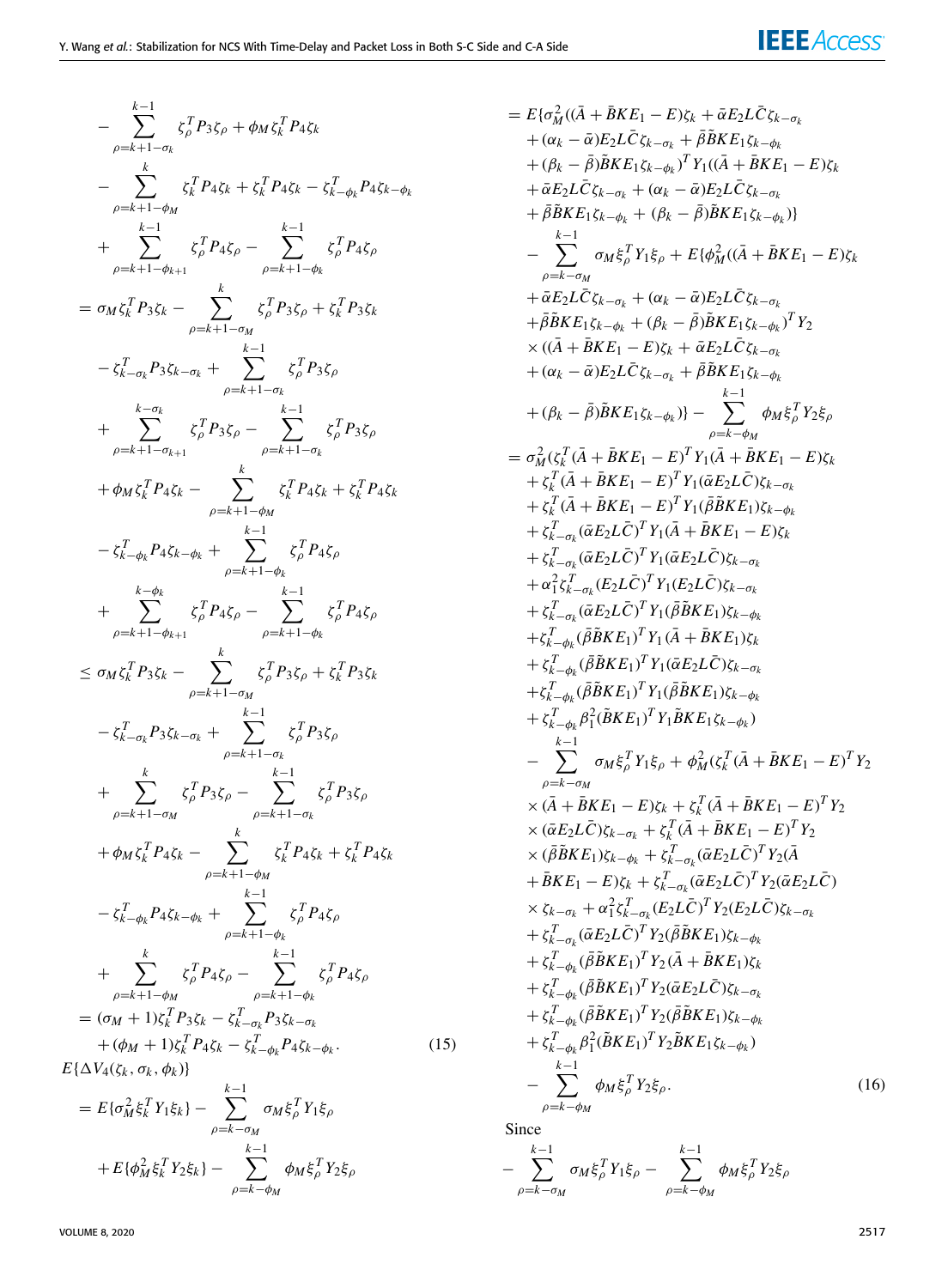$$
\leq - \sum_{\rho=k-a}^{k-1} a \xi_{\rho}^{T} Y_{1} \xi_{\rho} - \sum_{\rho=k-\sigma_{M}}^{k-a-1} (\sigma_{M}-a) \xi_{\rho}^{T} Y_{1} \xi_{\rho} \n- \sum_{\rho=k-m}^{k-1} m \xi_{\rho}^{T} Y_{2} \xi_{\rho} - \sum_{\rho=k-\phi_{M}}^{k-m-1} (\phi_{M}-m) \xi_{\rho}^{T} Y_{2} \xi_{\rho},
$$

by Lemm[a1,](#page-2-6) one can obtain:

<span id="page-5-0"></span>
$$
- \sum_{\rho=k-a}^{k-1} a \xi_{\rho}^{T} Y_{1} \xi_{\rho} - \sum_{\rho=k-\sigma_{M}}^{k-a-1} (\sigma_{M} - a) \xi_{\rho}^{T} Y_{1} \xi_{\rho} - \sum_{\rho=k-m}^{k-1} m \xi_{\rho}^{T} Y_{2} \xi_{\rho} - \sum_{\rho=k-\phi_{M}}^{k-m-1} (\phi_{M} - m) \xi_{\rho}^{T} Y_{2} \xi_{\rho} \n\leq - [\zeta_{k} - \zeta_{k-a}]^{T} Y_{1} [\zeta_{k} - \zeta_{k-a}] - [\zeta_{k-a} - \zeta_{k-m}]^{T} Y_{1} [\zeta_{k-a} - \zeta_{k-\tau_{M}}] - [\zeta_{k} - \zeta_{k-m}]^{T} Y_{2} [\zeta_{k} - \zeta_{k-m}] - [\zeta_{k-m} - \zeta_{k-\phi_{M}}]^{T} Y_{2} [\zeta_{k-m} - \zeta_{k-\phi_{M}}]. \tag{17}
$$

From [\(13\)](#page-3-0)-[\(17\)](#page-5-0), one can get:

$$
E{\Delta V_k}
$$
  
\n
$$
\leq \chi_k^T \Upsilon \chi_k
$$
  
\n
$$
\leq -\lambda_{\min}(-\Upsilon)\chi_k^T \chi_k
$$
  
\n
$$
\leq -\varepsilon \| \chi_k \|^2
$$
  
\n
$$
\leq -\varepsilon \| \zeta_k \|^2,
$$
\n(18)

where

$$
\chi_k = \left[ \zeta_k^T \zeta_{k-a}^T \zeta_{k-m}^T \zeta_{k-\sigma_M}^T \zeta_{k-\phi_M}^T \right]^T,
$$
  

$$
\varepsilon = \inf \{-\lambda_{\min}(-\Upsilon)\} > 0.
$$

From [\(17\)](#page-5-0), for any positive integer  $N \geq 1$ :

$$
E\left\{\sum_{k=0}^{\infty} \|\zeta_k\|^2\right\}\leq 1/\varepsilon E\{V_0\} - 1/\varepsilon E\{V_{N+1}\}\leq 1/\varepsilon E\{V_0\}= 1/\varepsilon \zeta_k^T \Gamma_{\sigma_0\phi_0} \zeta_k.
$$

It can be seen from Definition [1](#page-2-7) that the closed-loop system [\(8\)](#page-2-4) is stochastically stable, which completes the proof.  $\square$ 

The sufficient conditions in Theorem [1](#page-3-1) need to be further processed to obtain the controller gain matrix *K* and the observer gain matrix *L*, thus Theorem [2](#page-5-1) is obtained as follows:

<span id="page-5-1"></span>*Theorem 2:* For given scalars  $0 \le \bar{\alpha} \le 1$ ,  $0 \le \bar{\beta} \le 1$ , if there exist matrices *K*, *L* and positive definite matrices  $S_{am}$ ,  $S_{bn}$ ,  $M_{bn} > 0$ ,  $P_1 > 0$ ,  $P_2 > 0$ ,  $P_3 > 0$ ,  $P_4 > 0$ ,  $Y_1 > 0$ ,  $Y_2 > 0, Z_1 > 0, Z_2 > 0$  such that

<span id="page-5-2"></span>
$$
\begin{bmatrix}\n\mu v \Psi_{11} & * & * & * \\
\mu v \Psi_{21} & \mu v \Psi_{22} & * & * \\
\mu v \Psi_{31} & 0 & \mu v \Psi_{33} & * \\
\Psi_{\Omega_k^a \Xi_k^m} & 0 & 0 & \Lambda_{\Omega_k^a \Xi_k^m}\n\end{bmatrix} < 0, \quad (19)
$$

$$
\begin{bmatrix}\nv\Psi_{11} & * & * & * & * \\
v\Psi_{21} & v\Psi_{22} & * & * & * \\
v\Psi_{31} & 0 & v\Psi_{33} & * & * \\
\Psi_{\Omega_{uk}^a \Xi_k^m} & 0 & 0 & \Lambda_{\Omega_{uk}^a \Xi_k^m}\n\end{bmatrix} < 0,
$$
\n
$$
\begin{bmatrix}\n\mu\Psi_{11} & * & * & * \\
\mu\Psi_{21} & \mu\Psi_{22} & * & * \\
\mu\Psi_{31} & 0 & \mu\Psi_{33} & * \\
\Psi_{\Omega_k^a \Xi_{uk}^m} & 0 & 0 & \Lambda_{\Omega_k^a \Xi_{uk}^m}\n\end{bmatrix} < 0,
$$
\n
$$
\begin{bmatrix}\n\Psi_{11} & * & * & * \\
\Psi_{21} & \Psi_{22} & * & * \\
\Psi_{31} & 0 & \Psi_{33} & * \\
\Psi_{31} & 0 & \Psi_{33} & * \\
\Psi_{31} & 0 & \Psi_{33} & * \\
\Psi_{\Omega_{uk}^a \Xi_{uk}^m} & 0 & 0 & \Lambda_{\Omega_{uk}^a \Xi_{uk}^m}\n\end{bmatrix} < 0,
$$
\n
$$
\begin{bmatrix}\n\Psi_{11} & * & * & * \\
\Psi_{21} & \Psi_{22} & * & * \\
\Psi_{31} & 0 & \Psi_{33} & * \\
\Psi_{\Omega_{uk}^a \Xi_{uk}^m} & 0 & 0 & \Lambda_{\Omega_{uk}^a \Xi_{uk}^m}\n\end{bmatrix} < 0,
$$
\n
$$
\begin{bmatrix}\n\text{Var}_{11} & * & * & * \\
\Psi_{21} & \Psi_{22} & * & * \\
\Psi_{31} & 0 & \Psi_{33} & * \\
\Psi_{32} & \Psi_{32} & * & * \\
\Psi_{33} & 0 & \Lambda_{\Omega_{uk}^a \Xi_{uk}^m}\n\end{bmatrix} < 0,
$$
\n
$$
\begin{bmatrix}\n\text{Var}_{12} & * & * & * \\
\Psi_{21} & \Psi_{22} & * & * \\
\Psi_{31} & 0 & \Psi_{33} & * \\
\Psi_{32} & \Psi_{33} & * & * \\
\Psi_{33} & 0 & \Lambda_{\Omega_{uk}^a \Xi_{
$$

where

$$
\Psi_{11} = \begin{bmatrix}\n\bar{\Psi}_{11} & * & * & * & * & * \\
Y_1 & -P_3 - 2Y_1 & * & * & * & * \\
Z_2 & 0 & -P_4 - 2Y_2 & * & * & * \\
0 & Y_1 & 0 & -P_1 - Y_1 & * \\
0 & 0 & Y_2 & 0 & -P_2 - Y_2\n\end{bmatrix},
$$
\n
$$
\Psi_{21} = \sigma_M \begin{bmatrix}\n\bar{A} + \bar{B}KE_1 - E & \bar{\alpha}E_2L\bar{C} & \bar{\beta}\bar{B}KE_1 & 0 & 0 \\
0 & \alpha_1E_2L\bar{C} & 0 & 0 & 0 \\
0 & 0 & \beta_1\bar{B}KE_1 & 0 & 0\n\end{bmatrix},
$$
\n
$$
\Psi_{22} = \text{Diag}\{-Z_1, -Z_1, -Z_1\},
$$
\n
$$
\Phi_{31} = \phi_M \begin{bmatrix}\n\bar{A} + \bar{B}KE_1 - E & \bar{\alpha}E_2L\bar{C} & \bar{\beta}\bar{B}KE_1 & 0 & 0 \\
0 & \alpha_1E_2L\bar{C} & 0 & 0 & 0 \\
0 & 0 & \beta_1\bar{B}KE_1 & 0 & 0\n\end{bmatrix},
$$
\n
$$
\Psi_{33} = \text{Diag}\{-Z_2 - Z_2 - Z_2\},
$$
\n
$$
\bar{\Psi}_{11} = P_1 + P_2 + (\sigma_M + 1)P_3 + (\phi_M + 1)P_4 - Y_1 - Y_2 - S_{am},
$$
\n
$$
\Lambda_{\Omega_k^a \Xi_k^m} = \text{Diag}\{\bar{\Lambda}_{\Omega_k^a \Xi_k^m} \bar{\Lambda}_{\Omega_k^a \Xi_k^m} & \bar{\Lambda}_{\Omega_k^a \Xi_k^m} \},
$$
\n
$$
\tilde{\Lambda}_{\Omega_k^a \Xi_k^m} = \begin{bmatrix}\n\tilde{\Psi}_{\Omega_k^a \Xi_k^m}^T & \tilde{\Psi}_{\Omega_k^a \Xi_k^m}^T & \tilde{\Psi}_{\Omega_k^a \Xi_k^m}^T\n\end{bmatrix},
$$
\n
$$
\tilde{\Psi}_{\Omega_k^a \Xi_k^m}^T = \begin{bmatrix}\n\tilde{\Psi}_{\Omega_k^a \Xi_k^m}^
$$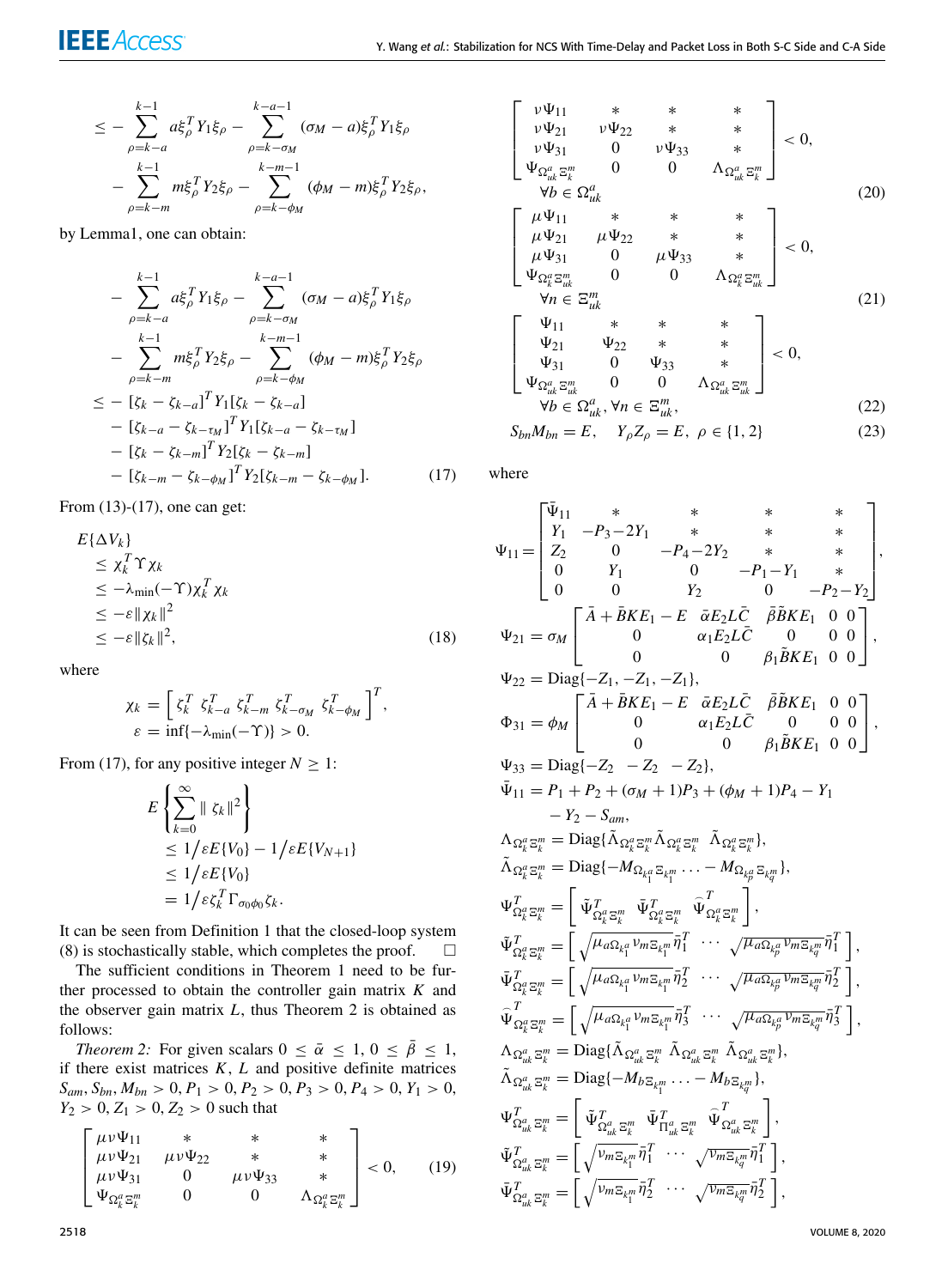$$
\begin{aligned}\n\widehat{\Psi}_{\Omega_{uk}^a \Xi_k^m}^T &= \left[ \sqrt{\nu_{m\Xi_{k_1^m}}} \bar{\eta}_3^T \cdots \sqrt{\nu_{m\Xi_{k_q^m}}} \bar{\eta}_3^T \right], \\
\Lambda_{\Omega_k^a \Xi_{uk}^m} &= \text{Diag}\{\Lambda_{\Omega_k^a \Xi_{uk}^m} \tilde{\Lambda}_{\Omega_k^a \Xi_{uk}^m} \tilde{\Lambda}_{\Omega_k^a \Xi_{uk}^m} \}, \\
\widetilde{\Lambda}_{\Omega_k^a \Xi_{uk}^m} &= \left[ \tilde{\Psi}_{\Omega_k^a \Xi_{uk}^m}^T \bar{\Psi}_{\Omega_k^a \Xi_{uk}^m} \tilde{\Psi}_{\Omega_k^a \Xi_{uk}^m}^T \right], \\
\widetilde{\Psi}_{\Omega_k^a \Xi_{uk}^m}^T &= \left[ \sqrt{\mu_{a\Omega_{k_1^a}} \bar{\eta}_1^T \cdots \sqrt{\mu_{a\Omega_{k_p^a}} \bar{\eta}_1^T} \right], \\
\widetilde{\Psi}_{\Omega_k^a \Xi_{uk}^m}^T &= \left[ \sqrt{\mu_{a\Omega_{k_1^a}} \bar{\eta}_2^T \cdots \sqrt{\mu_{a\Omega_{k_p^a}} \bar{\eta}_1^T} \right], \\
\widetilde{\Psi}_{\Omega_k^a \Xi_{uk}^m}^T &= \left[ \sqrt{\mu_{a\Omega_{k_1^a}} \bar{\eta}_2^T \cdots \sqrt{\mu_{a\Omega_{k_p^a}} \bar{\eta}_2^T} \right], \\
\Lambda_{\Omega_{uk}^a \Xi_{uk}^m} &= \text{Diag}\{\tilde{\Lambda}_{\Omega_{uk}^a \Xi_{uk}^m} \tilde{\Lambda}_{\Omega_{uk}^a \Xi_{uk}^m} \tilde{\Lambda}_{\Omega_{uk}^a \Xi_{uk}^m} \}, \\
\widetilde{\Lambda}_{\Omega_{uk}^a \Xi_{uk}^m}^T &= \left[ \tilde{\Psi}_{\Omega_{uk}^a \Xi_{uk}^m}^T \tilde{\Psi}_{\Omega_{uk}^a \Xi_{uk}^m} \tilde{\Lambda}_{\Omega_{uk}^a \Xi_{uk}^m} \right], \\
\widetilde{\Psi}_{\Omega_{uk}^a \Xi_{uk}^m}^T &= \left[ \tilde{\eta}_1^T \cdots \tilde{\eta}_1^T \right], \\
\widetilde{\Psi}_{\Omega_{uk}^a \Xi_{uk}^m}^T &= \left[ \tilde
$$

holds for all  $a, b \in \Omega$ ,  $m, n \in \Xi$ , the closed-loop system [\(8\)](#page-2-4) is stochastically stable.

*Proof:* Letting  $Y_{\rho}^{-1} = Z_{\rho}, \rho \in \{1, 2\}$ , by the Schur complement,  $\Upsilon$  in [\(11\)](#page-3-2) can be written as:

$$
\Upsilon = \begin{bmatrix} \Psi_{11} & * & * \\ \Psi_{21} & \Psi_{22} & * \\ \Psi_{31} & 0 & \Psi_{33} \end{bmatrix} + \begin{bmatrix} \eta_1 \\ 0 \\ 0 \end{bmatrix}^T \bar{S}_{bn} \n\begin{bmatrix} \eta_1 & 0 & 0 \end{bmatrix} + \begin{bmatrix} 0 \\ \eta_2 \\ 0 \end{bmatrix}^T \bar{S}_{bn} \begin{bmatrix} 0 & \eta_2 & 0 \end{bmatrix} \n+ \begin{bmatrix} 0 \\ 0 \\ \eta_3 \end{bmatrix}^T \bar{S}_{bn} \begin{bmatrix} 0 & 0 & \eta_3 \end{bmatrix}
$$

$$
= (\mu v + \bar{\mu}v + \mu \bar{v} + \bar{\mu} \bar{v}) (\begin{bmatrix} \Psi_{11} & * & * \\ \Psi_{21} & \Psi_{22} & * \\ \Psi_{31} & 0 & \Psi_{33} \end{bmatrix})
$$
  
+  $\bar{\eta}_{1}^{T} \bar{S}_{bn} \bar{\eta}_{1} + \bar{\eta}_{2}^{T} \bar{S}_{bn} \bar{\eta}_{2} + \bar{\eta}_{3}^{T} \bar{S}_{bn} \bar{\eta}_{3})$   
=  $\mu v (\begin{bmatrix} \Psi_{11} & * & * \\ \Psi_{21} & \Psi_{22} & * \\ \Psi_{31} & 0 & \Psi_{33} \end{bmatrix} + \bar{\eta}_{1}^{T} \bar{S}_{bn} \bar{\eta}_{1})$   
+  $\bar{\eta}_{2}^{T} \bar{S}_{bn} \bar{\eta}_{2} + \bar{\eta}_{3}^{T} \bar{S}_{bn} \bar{\eta}_{3})$   
+  $\bar{\mu} (v (\begin{bmatrix} \Psi_{11} & * & * \\ \Psi_{21} & \Psi_{22} & * \\ \Psi_{31} & 0 & \Psi_{33} \end{bmatrix} + \bar{\eta}_{1}^{T} \bar{S}_{bn} \bar{\eta}_{1})$   
+  $\bar{\eta}_{2}^{T} \bar{S}_{bn} \bar{\eta}_{2} + \bar{\eta}_{3}^{T} \bar{S}_{bn} \bar{\eta}_{3})$ )  
+  $\bar{\nu} (\mu (\begin{bmatrix} \Psi_{11} & * & * \\ \Psi_{21} & \Psi_{22} & * \\ \Psi_{31} & 0 & \Psi_{33} \end{bmatrix} + \bar{\eta}_{1}^{T} \bar{S}_{bn} \bar{\eta}_{1})$   
+  $\bar{\eta}_{2}^{T} \bar{S}_{bn} \bar{\eta}_{2} + \bar{\eta}_{3}^{T} \bar{S}_{bn} \bar{\eta}_{3})$ )  
+  $\bar{\mu} \bar{v} (\begin{bmatrix} \Psi_{11} & * & * \\ \Psi_{21} & \Psi_{22} & * \\ \Psi_{31} & 0 & \Psi_{33} \end{bmatrix} + \bar{\eta}_{1}^{T} \bar{S}_{bn} \bar{\eta}_{1})$   
+  $\bar{\eta}_{2}^{T} \bar{S}_{bn} \bar{\eta}_{2} + \bar{\eta}_{3}^{T} \bar{S}_{bn$ 

Appling Schur complement again, one can obtain:

$$
\mu v \begin{bmatrix} \Psi_{11} & * & * \\ \Psi_{21} & \Psi_{22} & * \\ \Psi_{31} & 0 & \Psi_{33} \end{bmatrix} + \bar{\eta}_1^T \bar{S}_{bn} \bar{\eta}_1 + \bar{\eta}_2^T \bar{S}_{bn} \bar{\eta}_2 + \bar{\eta}_3^T \bar{S}_{bn} \bar{\eta}_3) < 0 \quad (24)
$$

is equivalent to

<span id="page-6-0"></span>
$$
\begin{bmatrix}\n\mu\nu\Psi_{11} & * & * & * \\
\mu\nu\Psi_{21} & \mu\nu\Psi_{22} & * & * \\
\mu\nu\Psi_{31} & 0 & \mu\nu\Psi_{33} & * \\
\Psi_{\Omega_k^a \Xi_k^m} & 0 & 0 & \bar{\Lambda}_{\Omega_k^a \Xi_k^m}\n\end{bmatrix} < 0 \quad (25)
$$

where  $\bar{\Lambda}_{\Omega_k^a} \mathbb{E}_k^m = \text{Diag}\{-S^{-1} \Omega_{k_1^a} \mathbb{E}_{k_1^m}, \dots, -S^{-1} \Omega_{k_p^a} \mathbb{E}_{k_q^m}\}.$ 

Letting  $S_{bn}^{-1} = M_{bn}, b \in \Omega, n \in \mathbb{Z}$ , one can obtain [\(19\)](#page-5-2). Therefore, if [\(19\)](#page-5-2) holds, then [\(25\)](#page-6-0) holds. Since  $\mu_{ab} \geq 0$ ,  $\nu_{mn} \geq 0$ , if [\(19\)](#page-5-2)-[\(23\)](#page-5-2) hold, then [\(11\)](#page-3-2) holds, that is, the closedloop system  $(8)$  is stochastically stable.

*Remark 2:* In dealing with the unknown time-delay transition probabilities, another method is to separate the unknown probabilities from the correlation matrices and estimate the unknown probabilities with the known ones by the related lemma [15], for example,  $\Sigma$ *b*∈*<sup>a</sup> uk*  $\sum$  $n\overline{∈E}$ <sup>*m*</sup><sub>*k*</sub>  $\mu_{ab}v_{mn}S_{bn} \leq (1 \sum$  $\rho \overline{\in} \Omega_k^a$  $\mu_{a\rho}$ )  $\sum$  $n\overline{∈E}$ <sup>*m*</sup><sub>*k*</sub>  $v_{mn} \sum$ *b*∈*<sup>a</sup> uk*  $\sum$  $n\overline{∈E}$ <sup>*m*</sup><sub>*k*</sub> *Sbn*. This method will cause certain conservativeness. In this paper, the unknown proba-

bilities are separated from the known ones, and the obtained result is less conservative, as shown in Example 2.

*Remark 3:* This paper deals with time-delay by constructing a proper Lyapnov-Krasovskii functional. Another method is to convert the time-delay into the parameter matrix of the closed-loop system by the state augmentation technique [13]. However, as the time-delay mode increases, the dimension of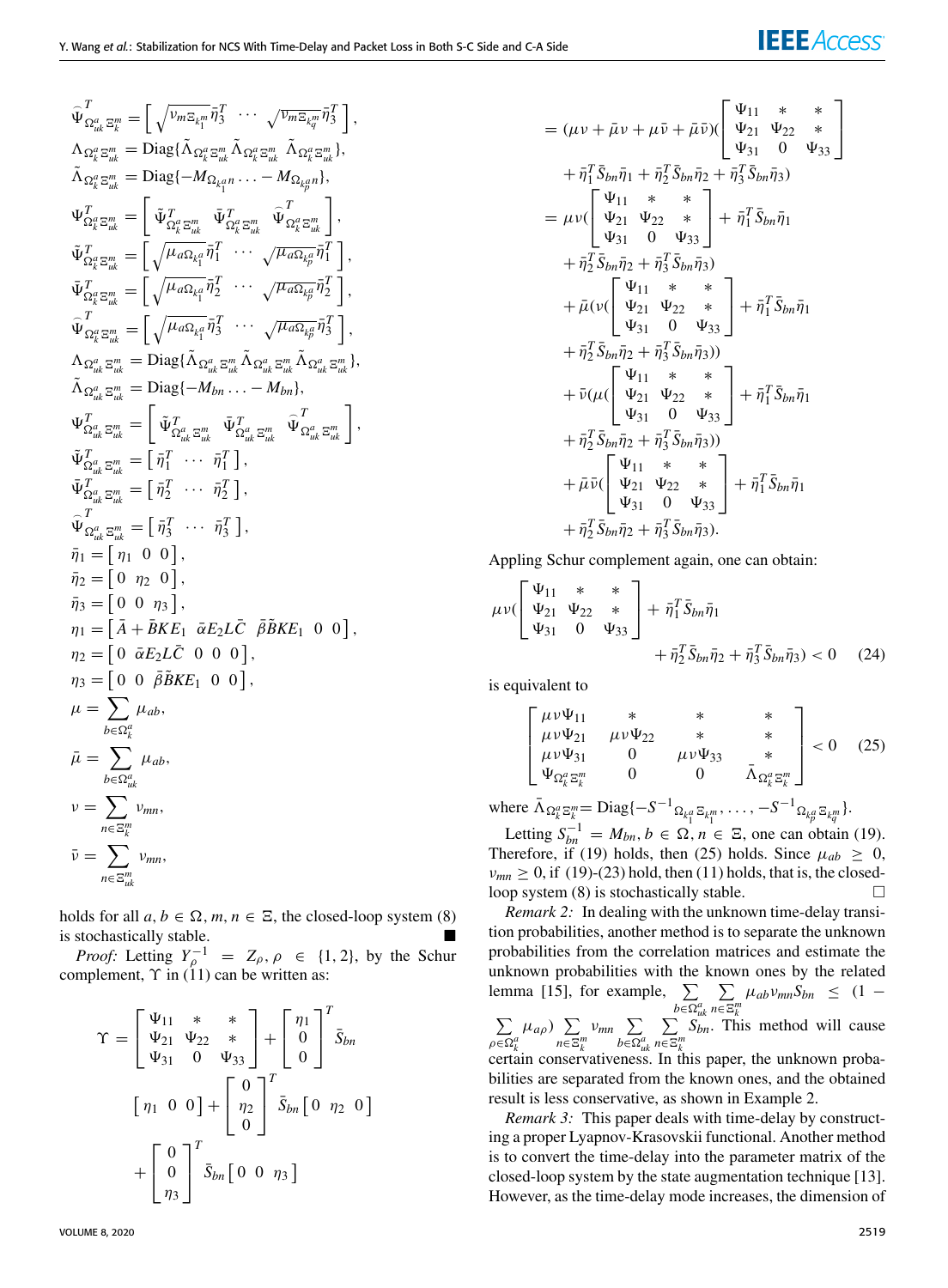the closed-loop system will become high, which increases the controller solution time. The method in this paper reduces the dimension of the matrix for the closed-loop system.

The conditions in Theorem [2](#page-5-1) are a set of LMIs with nonconvex constraints which can be solved by several existing iterative algorithms. The cone complementarity linearization (CCL) method [22] is used to transform the conditions in Theorem [2](#page-5-1) into the following nonlinear minimization problem with LMI constraints.

Min tr 
$$
\left\{ \sum_{b=0}^{M} \sum_{n=0}^{b_M} S_{bn} M_{bn} + \sum_{\rho=1}^{2} Y_{\rho} Z_{\rho} \right\}
$$
, s.t. (19)-(22), (26)  
and (27):

<span id="page-7-1"></span>
$$
\begin{bmatrix} S_{bn} & * \\ E & M_{bn} \end{bmatrix} \ge 0, \quad b \in \Omega, \ n \in \Xi \tag{26}
$$

$$
\begin{bmatrix} Y_{\rho} & * \\ E & Z_{\rho} \end{bmatrix} \ge 0, \quad \rho \in \{1, 2\}. \tag{27}
$$

The procedure for solving the controller and observer gain matrix is presented in Algorithm [1.](#page-8-1)

*Remark 4:* The method proposed in this paper can also be applied to the  $\mathcal{H}_{\infty}$  control and guaranteed performance control where the relationship among the system performance, packet loss probability and the information amount of timedelay transition probability can be further researched.

# <span id="page-7-0"></span>**IV. NUMERICAL EXAMPLE**

In this section, two examples are presented to illustrated the effectiveness of the proposed method.

*Example 1:* Consider the controlled plant with the following parameters [18]:

$$
A = \begin{bmatrix} 0.52 & -0.69 \\ 0 & 0.19 \end{bmatrix}, \quad B = \begin{bmatrix} 0.3 \\ 0.2 \end{bmatrix},
$$
  

$$
C = \begin{bmatrix} 1.5 & 0.7 \\ 0.2 & 0.4 \end{bmatrix}.
$$

Assume S-C time-delay  $\sigma_k \in \Omega = \{0, 1\}$ , and C-A timedelay  $\phi_k \in \Xi = \{0, 1\}$ , the transition probability matrices of which are as follows:

$$
\Pi = \begin{bmatrix} 0.8 & 0.2 \\ ? & ? \end{bmatrix}, \quad \Theta = \begin{bmatrix} ? & ? \\ 0.7 & 0.3 \end{bmatrix}.
$$

The packet loss probability  $1-E{\alpha_k} = 1-\bar{\alpha} = 1-E{\beta_k} =$  $1 - \bar{\beta} = 0.2$ . According to Algorithm [1,](#page-8-1) a set of feasible solutions for the controller and observer gain matrices are obtained as follows:

$$
K = \begin{bmatrix} 0.0927 & -0.0083 \end{bmatrix}, \quad L = \begin{bmatrix} 3.7145 & -0.8976 \\ 5.1640 & -1.8151 \end{bmatrix}.
$$

By the method in [15], a set of feasible solutions can also be gotten as follows:

$$
K = \begin{bmatrix} 0.0268 & -0.0720 \end{bmatrix}, \quad L = \begin{bmatrix} 4.0541 & -1.4713 \\ 2.1661 & -0.362 \end{bmatrix}
$$

.

The initial state of the system is  $x_0^T = [1 -0.5]$ . Figure [2](#page-7-2) and Figure [3](#page-7-3) illustrate the response of system state  $x_1$  and  $x_2$  using



<span id="page-7-2"></span>



<span id="page-7-4"></span><span id="page-7-3"></span>motor

the proposed method and the method in [15]. It is observed that the proposed method outperforms the method in [15].

*Example 2:* Considering the angular position tracking sys-tem [23] shown in Figure [4,](#page-7-4) where  $\varphi_r$  is the angular position of the moving object, and  $\varphi$  is the angular position of the antenna. The function of this system is that the antenna can rotate with the movement of the target object by applying a voltage to the motor and satisfy  $\varphi \cong \varphi_r$ .

The state space model parameters of the angular position tracking system are as follows:

$$
A = \begin{bmatrix} 1 & 0.0995 \\ 0 & 0.99 \end{bmatrix}, \quad B = \begin{bmatrix} 0.0039 \\ 0.0783 \end{bmatrix},
$$

$$
C = \begin{bmatrix} 1.4 & 0.8 \\ -0.2 & 0.4 \end{bmatrix}.
$$

Obviously this system is unstable. Assume S-C time-delay  $\sigma_k \in \Omega = \{0, 1\}$ , and C-A time-delay  $\phi_k \in \Xi = \{0, 1\}$ , the transition probability matrix of  $\sigma_k$  and  $\phi_k$  is as follows,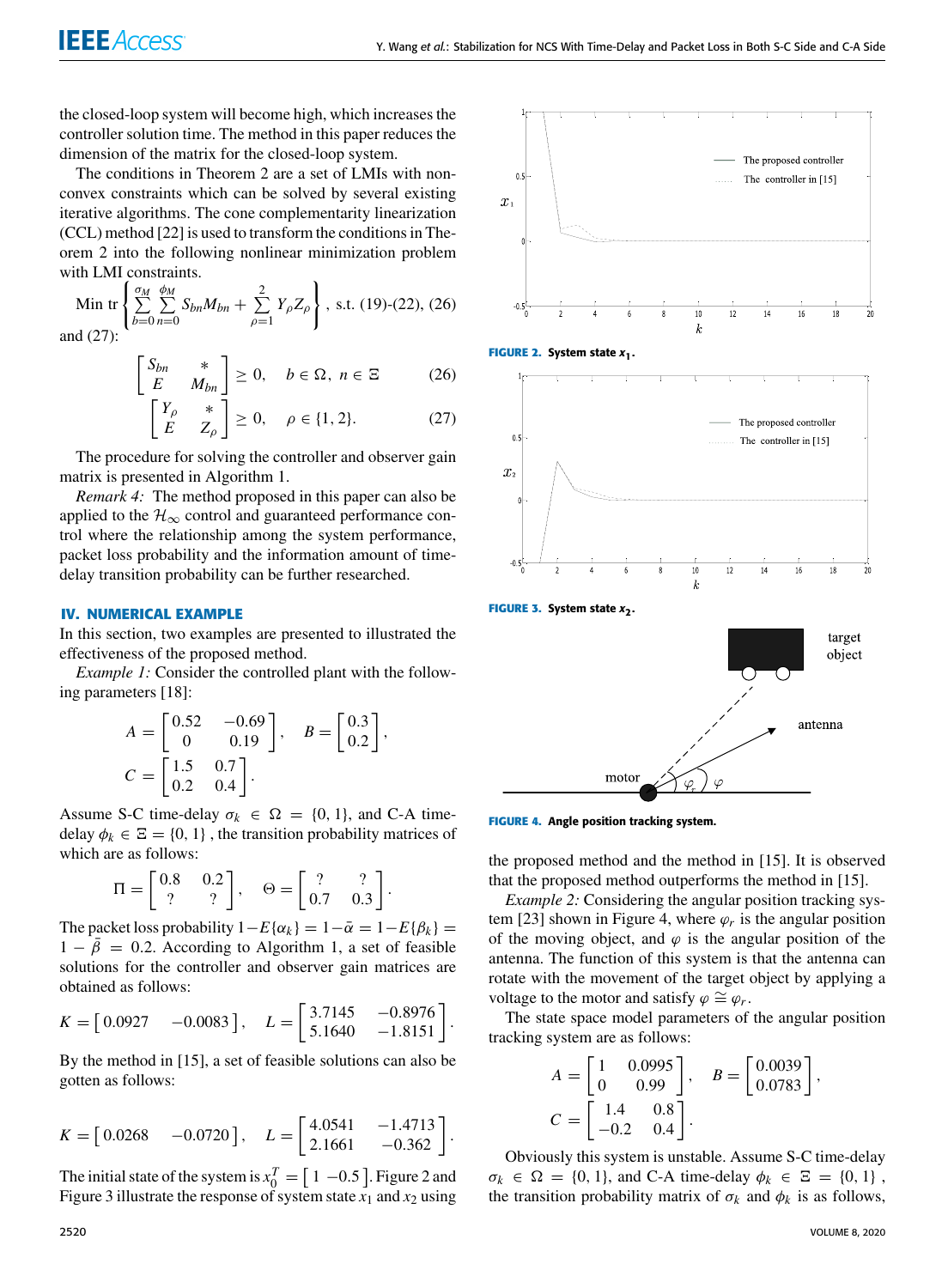# **Algorithm 1** Procedure for Solving the Controller and Observer Gain Matrix

- <span id="page-8-1"></span>1: Set the maximum number of iterations
- 2: Find a set of feasible solution satisfying  $(19)-(22)$  $(19)-(22)$  $(19)-(22)$ ,  $(26)$  and  $(27)$ , and let  $k = 0$
- 3: Solve the following optimization problem for variables:

4: Min tr 
$$
\left\{ \sum_{b=0}^{\sigma_M} \sum_{n=0}^{\phi_M} (S_{bn}^k M_{bn} + S_{bn} M_{bn}^k) + \sum_{\rho=1}^2 (Y_{\rho}^k Z_{\rho} + Y_{\rho} Z_{\rho}^k) \right\}
$$
, s.t. (19)-(22), (26) and (27)  
\n5: Set  $(S_{bn}^{k+1} = S_{bn}, M_{bn}^{k+1} = S_{bn}, Y_1^{k+1} = Y_1, Z_1^{k+1} = Z_1, Y_2^{k+1} = Y_2, Z_2^{k+1} = Z_2, K^{k+1} = K, L^{k+1} = L)$   
\n6: while number of iterations *AAximum* number of iterations **do**  
\n7: if (11) is satisfied **then**

- 8: break
- 9: **else**
- 10:  $k = k + 1$ , go to step [4.](#page-8-1)
- 11: **end if**
- 12: **end while**



**FIGURE 6.** The C-A time-delay  $\sigma_{\bm{k}}$ .

respectively:

$$
\Pi = \begin{bmatrix} 0.7 & 0.3 \\ ? & ? \end{bmatrix}, \quad \Theta = \begin{bmatrix} ? & ? \\ 0.9 & 0.1 \end{bmatrix}
$$

The S-C packet loss probability and the C-A packet loss probability  $1-E{\alpha_k} = 1-\bar{\alpha} = 0.1$  and  $1-E{\beta_k} = 1-\bar{\beta} =$ 0.2, respectively. According to Algorithm [1,](#page-8-1) the controller and observer gain matrices are obtained as follows:

$$
K = \begin{bmatrix} -0.3648 & -0.5975 \end{bmatrix}, \quad L = \begin{bmatrix} -0.0721 & -0.2065 \\ -0.0642 & -0.1445 \end{bmatrix}.
$$

Assume that the initial state of the system  $x_0 = \begin{bmatrix} 2 & -1 \end{bmatrix}^T$ ,  $\hat{x}_0 = \left[1.8 - 1.2\right]^T$ . The time-delay  $\sigma_k$  and  $\phi_k$  is shown in Figure [5](#page-8-2) and Figure [6,](#page-8-3) respectively. The closed-loop system



<span id="page-8-4"></span><span id="page-8-2"></span>**FIGURE 7.** System state  $x_1$  and estimated values  $\hat{x}_1$ .



<span id="page-8-5"></span><span id="page-8-3"></span>**FIGURE 8.** System state  $x_2$  and estimated values  $\hat{x}_2$ .

state response curve under the controller designed in this paper is shown in Figure [7](#page-8-4) and Figure [8.](#page-8-5)

Due to the introduced conservativeness, one cannot use the method in [15] to obtain a set of feasible solutions for *K* and *L*. Therefore, the method proposed in this paper is less conservative than the method in [15].

#### <span id="page-8-0"></span>**V. CONCLUSION**

In this paper, the observer-based stabilization problem is studied for NCS with time-delay and packet loss in both S-C side and C-A side. Under the condition that the S-C and C-A time-delay transition probability are partially unknown, the sufficient conditions for the stability of the closed-loop system are obtained. The method of solving the controller and observer gain matrix of the NCS is also proposed.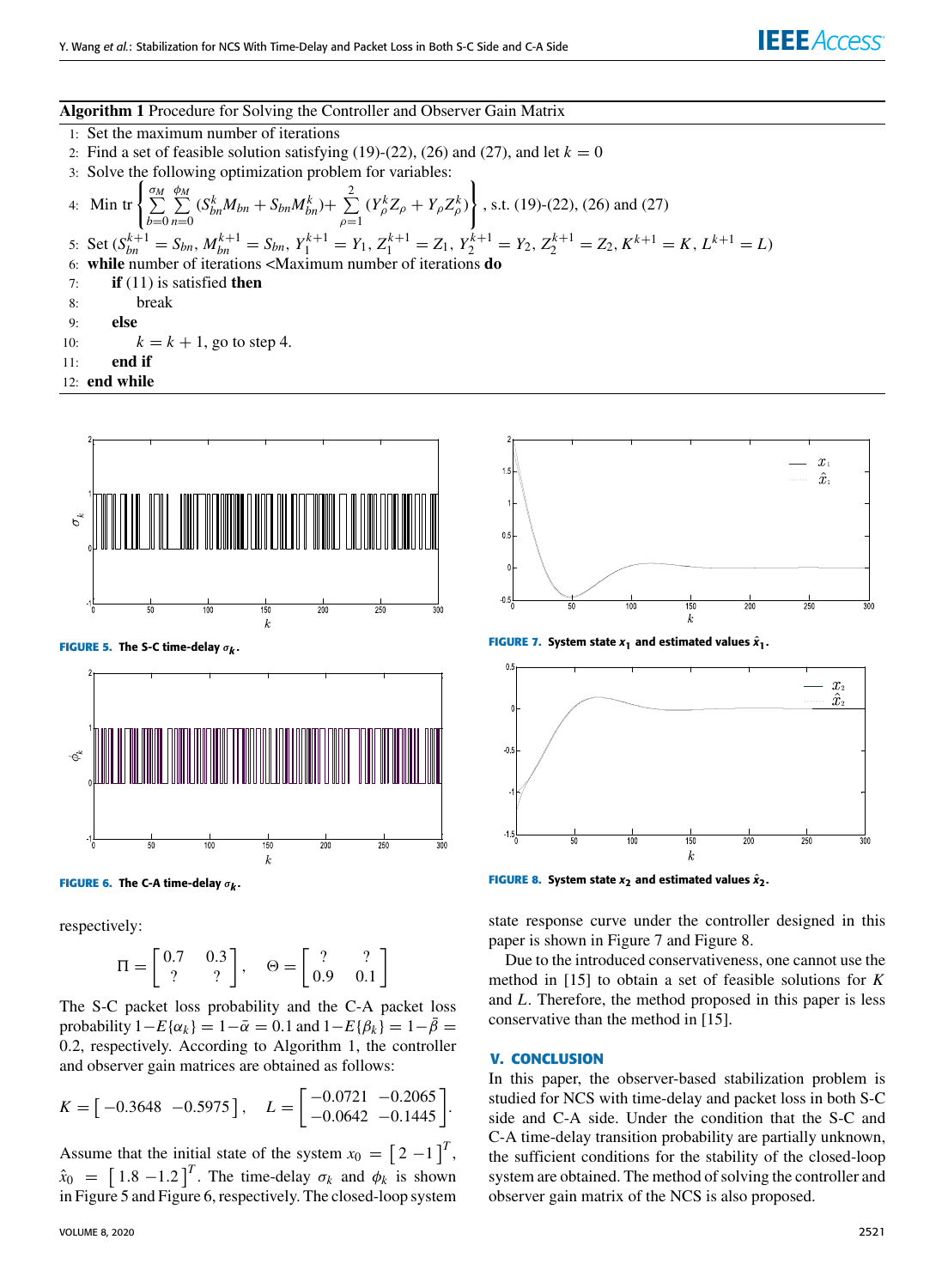### **REFERENCES**

- [1] H. Yao, ''Exponential stability control for nonlinear uncertain networked systems with time delay,'' *J. Discrete Math. Sci. Cryptogr.*, vol. 21, no. 2, pp. 563–569, 2018.
- [2] T. G. Oliveira, R. M. Palhares, V. C. S. Campos, P. S. Queiroz, and E. N. Gonçalves, ''Improved takagi-sugeno fuzzy output tracking control for nonlinear networked control systems,'' *J. Franklin Inst.*, vol. 354, no. 16, pp. 7280–7305, 2017.
- [3] L. Zhao, H. Xu, Y. Yuan, and H. Yang, ''Stabilization for networked control systems subject to actuator saturation and network-induced delays,'' *Neurocomputing*, vol. 267, pp. 354–361, Dec. 2017.
- [4] Y. Chen, Z. Wang, S. Fei, and Q.-L. Han, ''Regional stabilization for discrete time-delay systems with actuator saturations via a delaydependent polytopic approach,'' *IEEE Trans. Autom. Control*, vol. 64, no. 3, pp. 1257–1264, Mar. 2019.
- [5] Z. Gu, P. Shi, and D. Yue, ''An adaptive event-triggering scheme for networked interconnected control system with stochastic uncertainty,'' *Int. J. Robust Nonlinear Control*, vol. 27, no. 2, pp. 236–251, 2017.
- [6] L. Ma, Z. Wang, Y. Liu, and F. E. Alsaadi, ''A note on guaranteed cost control for nonlinear stochastic systems with input saturation and mixed timedelays,'' *Int. J. Robust Nonlinear Control*, vol. 27, no. 18, pp. 4443–4456, Dec. 2017.
- [7] X.-S. Zhan, L.-L. Cheng, J. Wu, Q.-S. Yang, and T. Han, ''Optimal modified performance of MIMO networked control systems with multi-parameter constraints,'' *ISA Trans.*, vol. 84, no. 1, pp. 111–117, 2019.
- [8] E. Xu, Y. Chen, and J. Yang, "Finite-time  $H_{\infty}$  control for a chaotic finance system via delayed feedback,'' *Syst. Sci. Control Eng.*, vol. 6, no. 1, pp. 467–476, 2018.
- [9] M. H. Mamduhi and S. Hirche, ''Try-once-discard scheduling for stochastic networked control systems,'' *Int. J. Control*, vol. 92, no. 11, pp. 2532–2546, 2019.
- [10] L. Ma, Z. Wang, Q.-L. Han, and Y. Liu, "Dissipative control for nonlinear Markovian jump systems with actuator failures and mixed time-delays,'' *Automatica*, vol. 98, pp. 358–362, Dec. 2018.
- [11] W. Qian, Y. Gao, and Y. Yang, ''Global consensus of multiagent systems with internal delays and communication delays,'' *IEEE Trans. Syst., Man, Cybern., Syst.*, vol. 49, no. 10, pp. 1961–1970, Oct. 2019.
- [12] L. Xiao, A. Hassibi, and J. P. How, "Control with random communication delays via a discrete-time jump system approach,'' in *Proc. Amer. Control Conf.*, vol. 3, Jun. 2000, pp. 2199–2204.
- [13] Y. Shi and B. Yu, "Output feedback stabilization of networked control systems with random delays modeled by Markov chains,'' *IEEE Trans. Autom. Control*, vol. 54, no. 7, pp. 1668–1674, Jul. 2009.
- [14] L. Qiu, B. Xu, and S. Li, " $H_{\infty}/H_2$  control of networked control system with random time delays,'' *Sci. China Inf. Sci.*, vol. 54, no. 12, pp. 2615–2630, 2011.
- [15] Y. Wang, P. Wang, and Z. Cai, ''Robust H∞ fault detection for networked control systems with partly unknown timedelay transition probabilities,'' *Control Theory Appl.*, vol. 34, no. 2, pp. 273–279, 2017.
- [16] J. G. Li, J. Q. Yuan, and J. G. Lu, "Observer-based  $H_{\infty}$  control for networked nonlinear systems with random packet losses,'' *ISA Trans.*, vol. 49, no. 1, pp. 39–46, 2010.
- [17] A. A. Saif, "New results on the observer-based  $H_{\infty}$  control for uncertain nonlinear networked control systems with random packet losses control for uncertain nonlinear networked control systems with random packet losses,'' *IEEE Access*, vol. 7, pp. 26179–26191, 2019.
- [18] S. Yu, J. Li, and Y. Tang, "Dynamic output feedback control for nonlinear networked control systems with random packet dropout and random delay,'' *Math. Problems Eng.*, vol. 2013, Oct. 2013, Art. no. 820280.
- [19] W. Ding, Z. Mao, B. Jiang, and W. Chen, ''Fault detection for a class of nonlinear networked control systems with Markov transfer delays and stochastic packet drops,'' *Circuits, Syst., Signal Process.*, vol. 34, no. 4, pp. 1211–1231, 2015.
- [20] H. Liu, Y. Shen, and X. Zhao, "Delay-dependent observer-based  $H_{\infty}$ finite-time control for switched systems with time-varying delay,'' *Nonlinear Anal., Hybrid Syst.*, vol. 6, no. 3, pp. 885–898, 2012.
- [21] X. Jiang, Q.-L. Han, and X. Yu, "Stability criteria for linear discretetime systems with interval-like time-varying delay,'' in *Proc. Amer. Control Conf.*, Jun. 2005, pp. 2817–2822.
- [22] L. El Ghaoui, F. Oustry, and M. AitRami, "A cone complementarity linearization algorithm for static output-feedback and related problems,'' *IEEE Trans. Autom. Control*, vol. 42, no. 8, pp. 1171–1176, Aug. 1997.

[23] A. Liu, L. Yu, and W. Zhang, "One-step receding horizon  $H_{\infty}$  control for networked control systems with random delay and packet disordering,'' *ISA Trans.*, vol. 50, no. 1, pp. 44–52, 2011.



YANFENG WANG was born in Liaocheng, China, in 1980. He received the M.S. degree in operations research and cybernetics and the Ph.D. degree in control theory and control engineering from Northeastern University, in 2007 and 2013, respectively.

He is currently an Associate Professor with the School of Engineering, Huzhou University, Huzhou, Zhejiang, China. He has been supported by the National Natural Science Funds of China

and the Natural Science Funds of Zhejiang Provence. He is the author of three books and more than 30 articles. His main research interests include networked control systems, fault detection, and fault-tolerant control.



PING HE was born in Nanchong, China, in November 1990. He received the B.S. degree in automation from the Sichuan University of Science and Engineering, Zigong, China, in June 2012, the M.S. degree in control science and engineering from Northeastern University, Shenyang, China, in July 2014, and the Ph.D. degree in electromechanical engineering from the Universidade de Macau, Taipa, Macao, in June 2017.

From December 2015 to November 2018, he was an Adjunct Associate Professor with the Department of Automation, Sichuan University of Science and Engineering. Since 2017, he has been a Postdoctoral Research Fellow of the Emerging Technologies Institute, The University of Hong Kong, and the Smart Construction Laboratory, The Hong Kong Polytechnic University. Since December 2018, he has been a Full Professor with the School of Intelligent Systems Science and Engineering, Jinan University, Zhuhai, China. He is the author of one book and more than 40 articles. His research interests include sensor networks, complex networks, multiagent systems, artificial intelligence, control theory, and control engineering.

Dr. Ping was a recipient of the Liaoning Province of China Master's Thesis Award for Excellence, in March 2015, and the Best Paper Award from the IEEE Robotics and Automation Society, in July 2018. He is a Reviewer Member of *Mathematical Reviews* of the American Mathematical Society (Reviewer Number: 139695). He is also an Associate Editor of *Automatika*.



HENG LI was born in Hunan, China, in 1963. He received the B.S. and M.S. degrees in civil engineering from Tongji University, in 1984 and 1987, respectively, and the Ph.D. degree in architectural science from the University of Sydney, Australia, in 1993.

From 1993 to 1995, he was a Lecturer with James Cook University. From 1996 to 1997, he was a Senior Lecturer with the Civil Engineering Department, Monash University. In 1997, he was

promoted from Associate Professor to a Chair Professor of construction informatics with The Hong Kong Polytechnic University. He is the author of two books and more than 400 articles. His research interests include building information modeling, robotics, functional materials, and the Internet of Things.

Dr. Li was a recipient of the National Award from the Chinese Ministry of Education, in 2015, and the Gold Prize of Geneva Innovation, in 2019. He is also a Reviewers Editor of *Automation in Construction*.